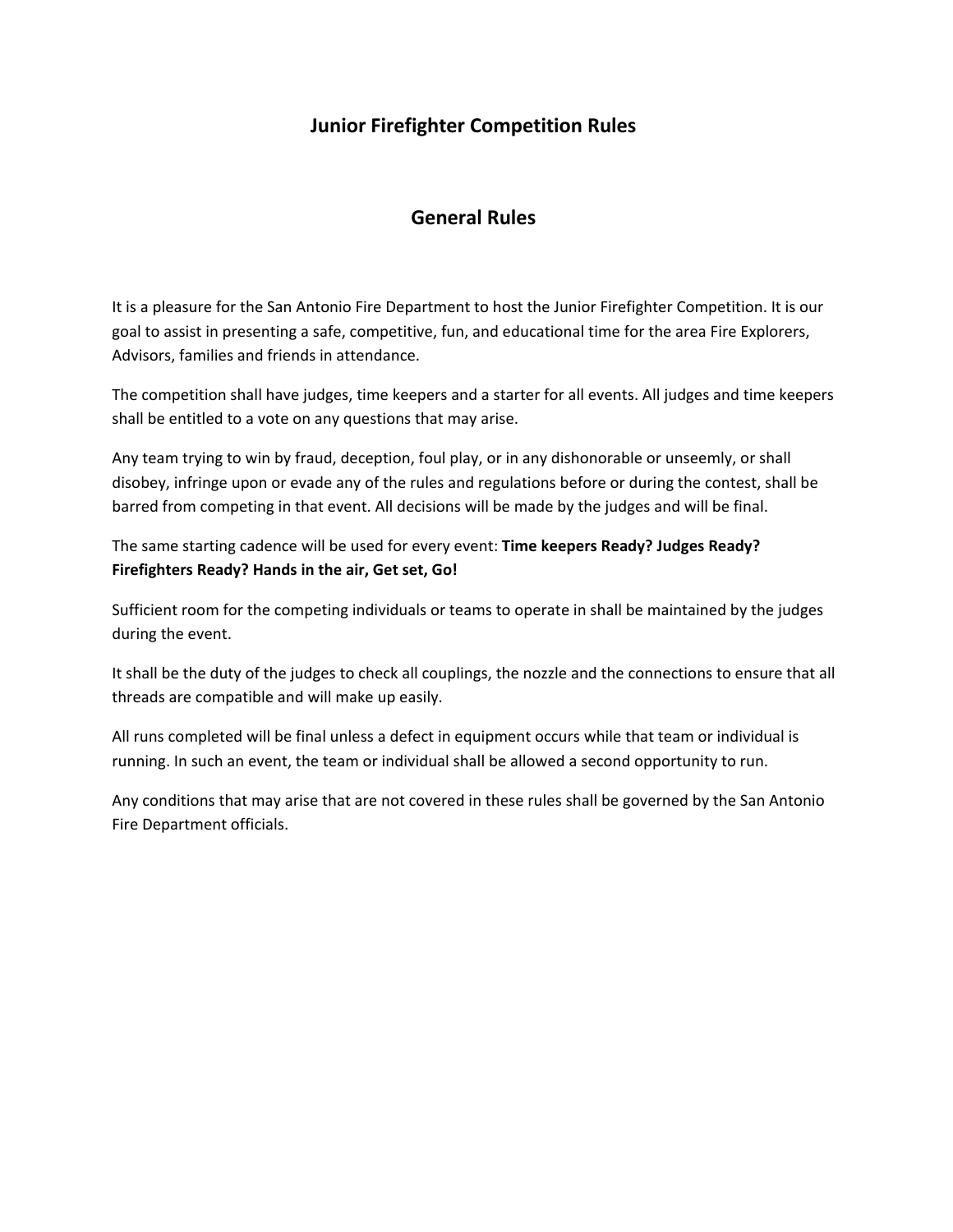# **Event #1 Firefighter Obstacle Course**

### **Objective**

The participant will demonstrate the ability to perform a simulated rescue, operate a striking tool, climb a high rise stair case, enter and proceed through a confined space and pull a charged fire hose line.

#### **Instructions**

Equipment needed: Turnout coat, Turnout pants, Gloves, Helmet, and Boots

The participant shall be ready for the event by donning a complete set of bunker gear with the exception of a hood.

The participant will stand upright at the start line with both hands above their head and knees in the locked position.

After the **Go** command is given each participant will complete the following:

Mannequin drag - The participant will run 25' pick up and drag the 154 pound rescue mannequin 25' around the drum and 25' back crossing a designated line. The mannequin will be placed on the ground and the participant will move to the next event.

Keiser sled – The participant will grab the 9 pound dead blow hammer out of the red square. The participant will strike a beam until it has been moved a distance of 24". Upon completion of the Keiser the participant will place the head of the dead blow hammer back in the red square before they can move to the next event.

Stairs - The participant will ascend to the 3<sup>rd</sup> floor ensuring they touch the red color rail before the participant can begin their descent. Upon completion of the stairs the participant will move to the next event.

Confined space - The participant will crawl through a 24" diameter culvert tube 20' long entering at one end and exiting out the opposite end. Upon completion of the confined space the participant will move to the last event.

Hose drag - The participant will grab the hose between the nozzle and the red mark, place it over their shoulder drag a charged 1 ¾" hose line a distance of 100' to the finish line. The participant will complete the obstacle course once crossing the finish line.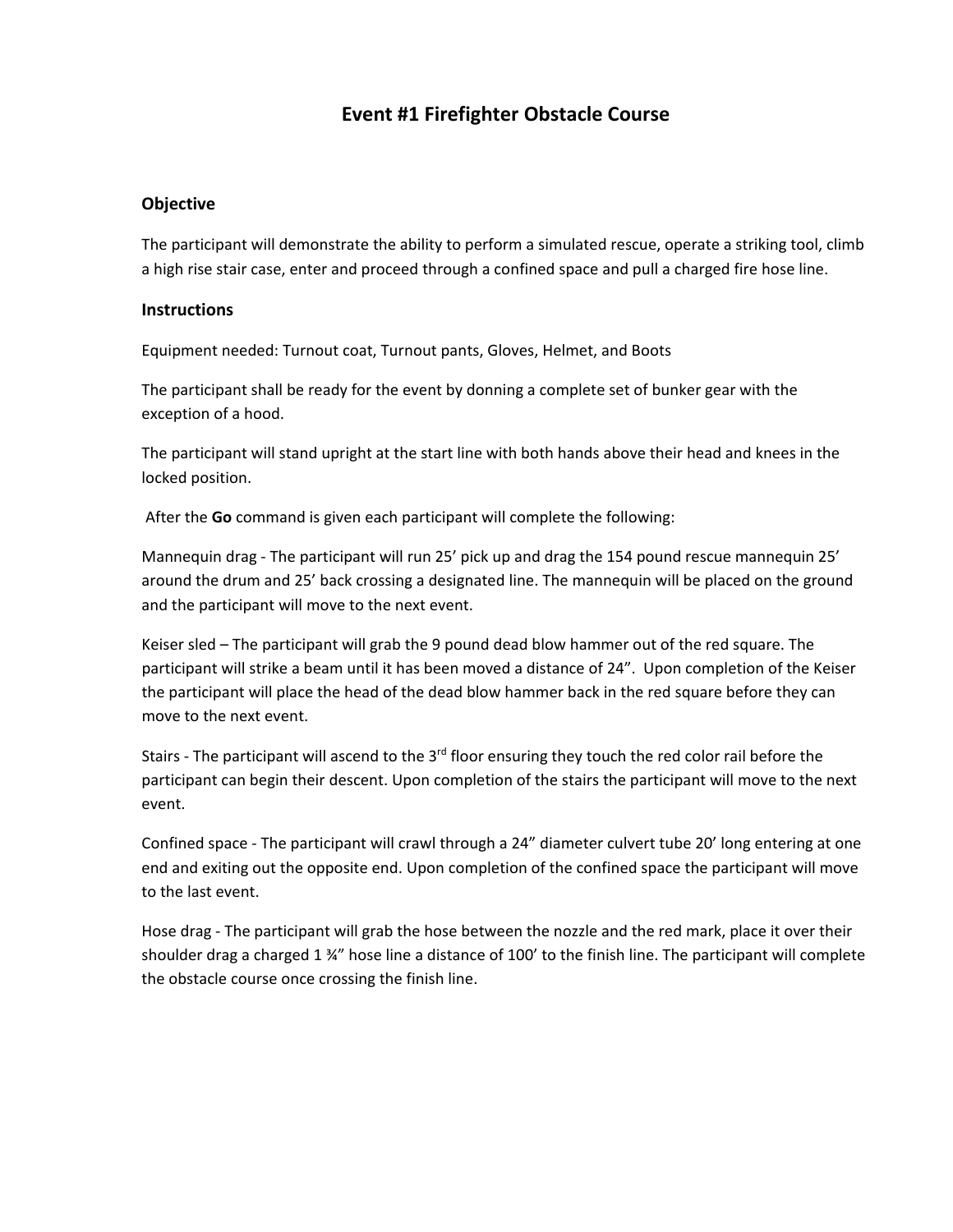If a participant is unable to successfully complete any of the skills of the obstacle course it will be the judge's discretion to disqualify a participant with a "No-Time" for the event.

The participant's time will be recorded by the designated time keeper!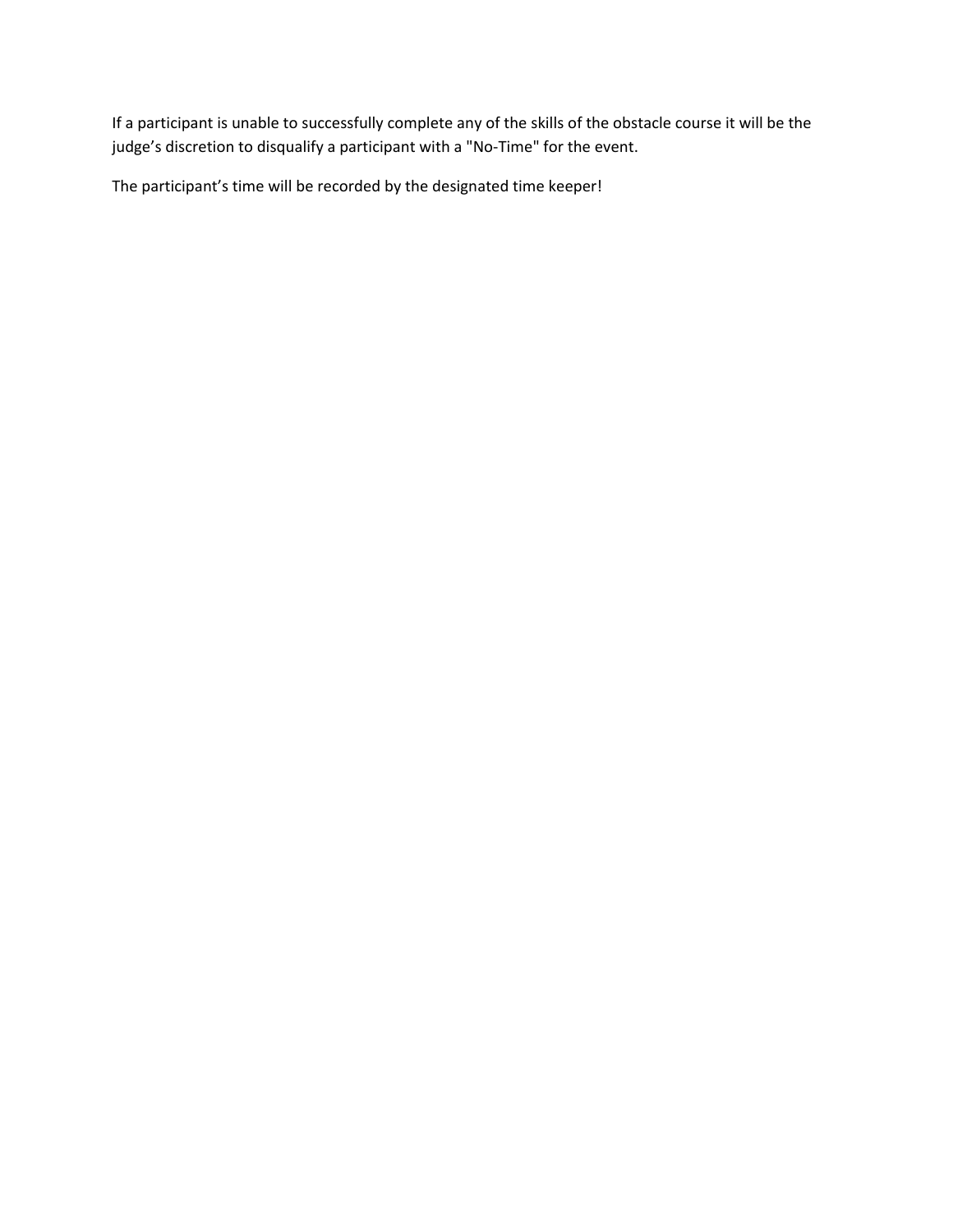# **Event #2 Engine Operations**

### **Objective**

A team of three participants will demonstrate the ability to connect two sections of fire hose together, attach a hose line to a fire engine, turn the valve on to create a continuous flow of water from the fire engine to the nozzle as a team. This is a timed event.

### **Instructions**

Equipment needed: Work gloves and Helmet

The Fire Engine will be fitted with a 2  $\frac{1}{2}$  gate valve on a pump discharge. A fire hydrant will supply and be turned to the full "ON" position allowing full water flow to be controlled by the 2 % "valve.

Two 50' sections of 2  $\frac{1}{2}$ " hose will be laid on the ground away from the discharge side of the fire engine with the couplings unattached.

A straight bore nozzle will be placed at least one nozzle length from either side of the end of the hose.

The team members will stand perpendicular to the hose with hands above their head and knees in the locked position. One participant will start at the fire engine connection and the other two participants will start on opposite sides of the center coupling of the two sections of hose.

After the **Go** command is given each participant must run no less than 50' to accomplish the following:

-Connect the 2 ½" hose to the 2 ½" valve on the fire engine

-Connect the two sections of hose together

-Attach the nozzle to the end of the hose

-Charge the hose line with water using the 2 ½" valve on the fire engine. Make sure to produce a full stream of water from the nozzle

Any team that has a blow-off at any connecting point before the time is clocked shall be given a "No-Time" by the judge. All the connections must be screwed in such a manner that they will remain in place without being held until time is clocked by the time keepers. Only the team members making the nozzle connection may be touching the hose.

The team's time will be recorded by the designated time keeper!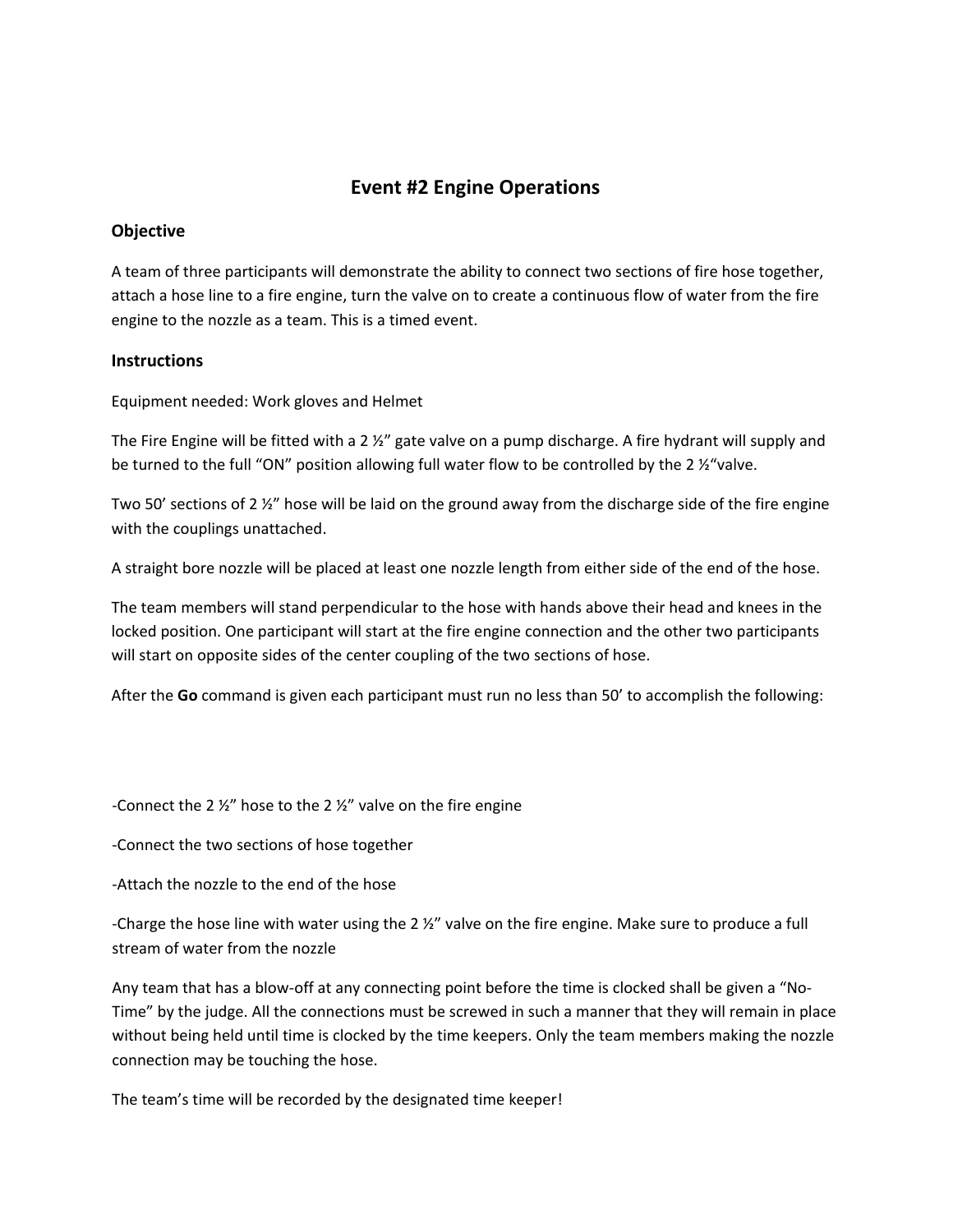# **Event #3 Truck Operations**

#### **Objective**

A team of four participants will demonstrate the ability to connect a fire engine to a fire hydrant, extend a hose line from the hose bed, operate a fire hydrant and create a continuous flow of water from a nozzle as a team. This is a timed event.

#### **Instructions**

Equipment needed: Work gloves and Helmet

The working order of the drill shall be as follows: Fire engine to be set approximately 50' from the hydrant, motor will be silent, door open, 3" hose line to connect fire hydrant gate valve to fire engine will be laid out on the ground with couplings laid back on hose. After the drill has started, the position of the fire engine cannot be changed. A red line shall be painted 100' back from the tailboard of the engine. A hose bed box with a 50' section of hose will be provided and the team will be provided 2 additional sections of hose. Hose may be loaded as the team desires, but must come out of the hose bed in a straight line. No skid, twist or other loads on the third section of the hose that will permit hose to come out in any other manner than a straight line shall be permitted. After all the hose has been loaded into the hose bed box, a judge will ask the team if their hose is loaded and ready for inspection. The judge will set the coupling to be broken during the race after the team completes its loading, and immediately before the team runs. The coupling will be set the same for each team. All couplings and connections will be checked by the judges to ensure they are uniform for all teams before each run. No team member shall touch any coupling or connection after it has been checked by the judge.

Position of the participants at the starting signal shall be as follows: one participant located in the driver's seat, one participant located in the officers seat (front passengers side) sitting in natural position, facing forward and two participants on rear platform/tailboard of the engine, facing forward and if possible with feet entirely on the running board. Participants must remain in their position with their hands above their head until the starting signal is given.

After the **Go** command is given the teams may work as they choose to accomplish the following:

-Connect 3" supply hose to hydrant and fire engine pump intake on the driver side.

-Continuously 100' of 2 ½" hose from the hose bed in a straight line until the coupling indicating the 100' mark clears the hose bed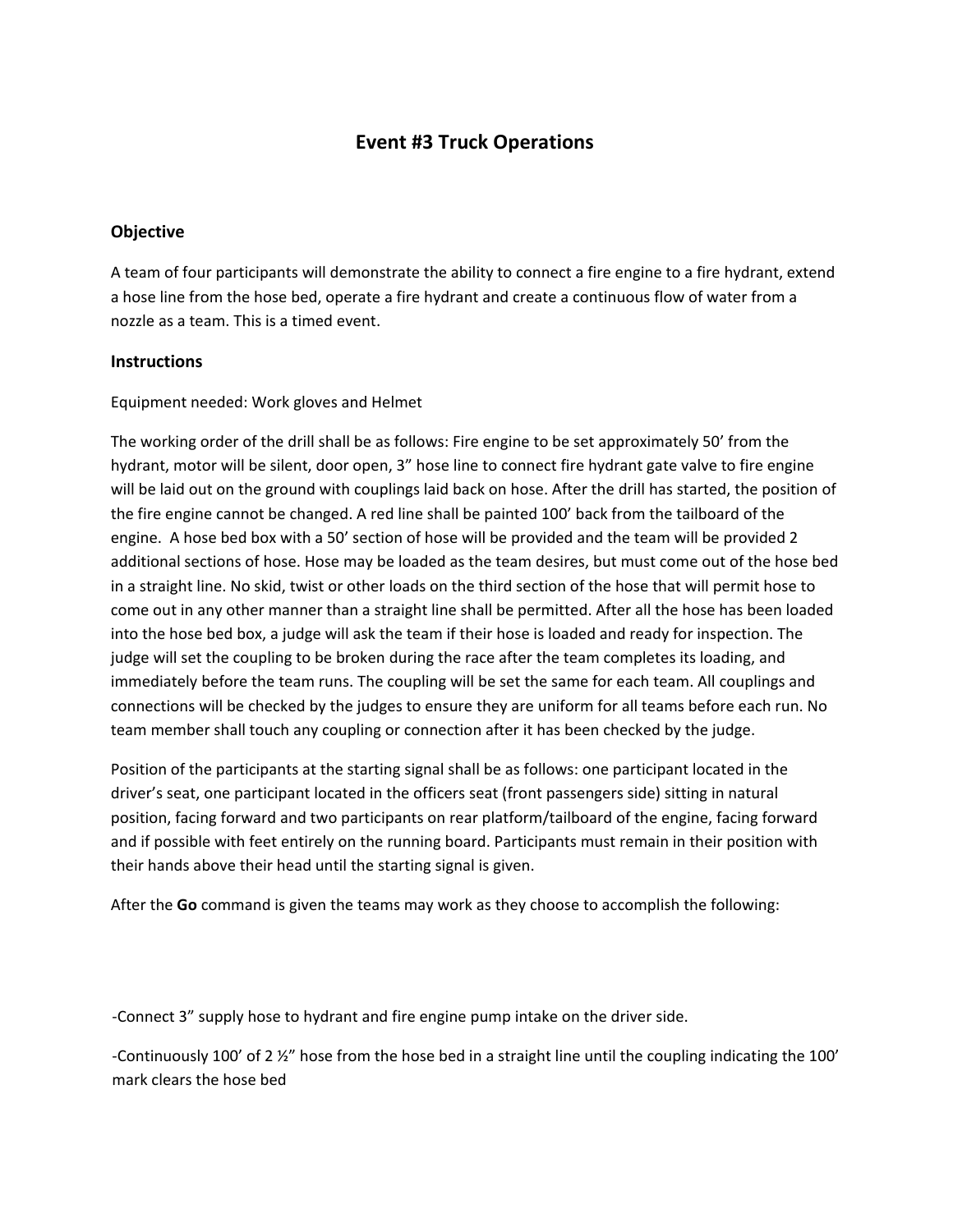-Take the nozzle from the tailboard of the engine and connect to the end of the hose. Connect the opposite end of the hose to the officer side of the engine.

-Open the valves of the hydrant and the engine discharge to allow water to flow until a stream emerges from the nozzle.

Hose may be extended to its full length as long as the nozzle is behind the red 100' line on the ground when the water comes through it. Nobody shall grab the hose until the coupling at the 100' mark clears the hose bed. Teams do not have to touch the 100' line on the ground but must ensure that only 100' of hose is pulled off. The time of the team shall be recorded from the time the starting signal is given until a continuous flow (not a surge or spurt) of water passes from the nozzle crossing the red 100' line on the ground.

Any team that has a blow-off at any connection or at the nozzle before time is clocked shall be given a "No-Time" by the judge. All connections must be screwed on in such a manner that it will remain in place without being held onto, until the time is clocked by the timekeepers. Only the team members at the nozzle may be touching the hose, and the person at the hydrant may still be turning the valve to the on position.

The team's time will be recorded by the designated time keeper!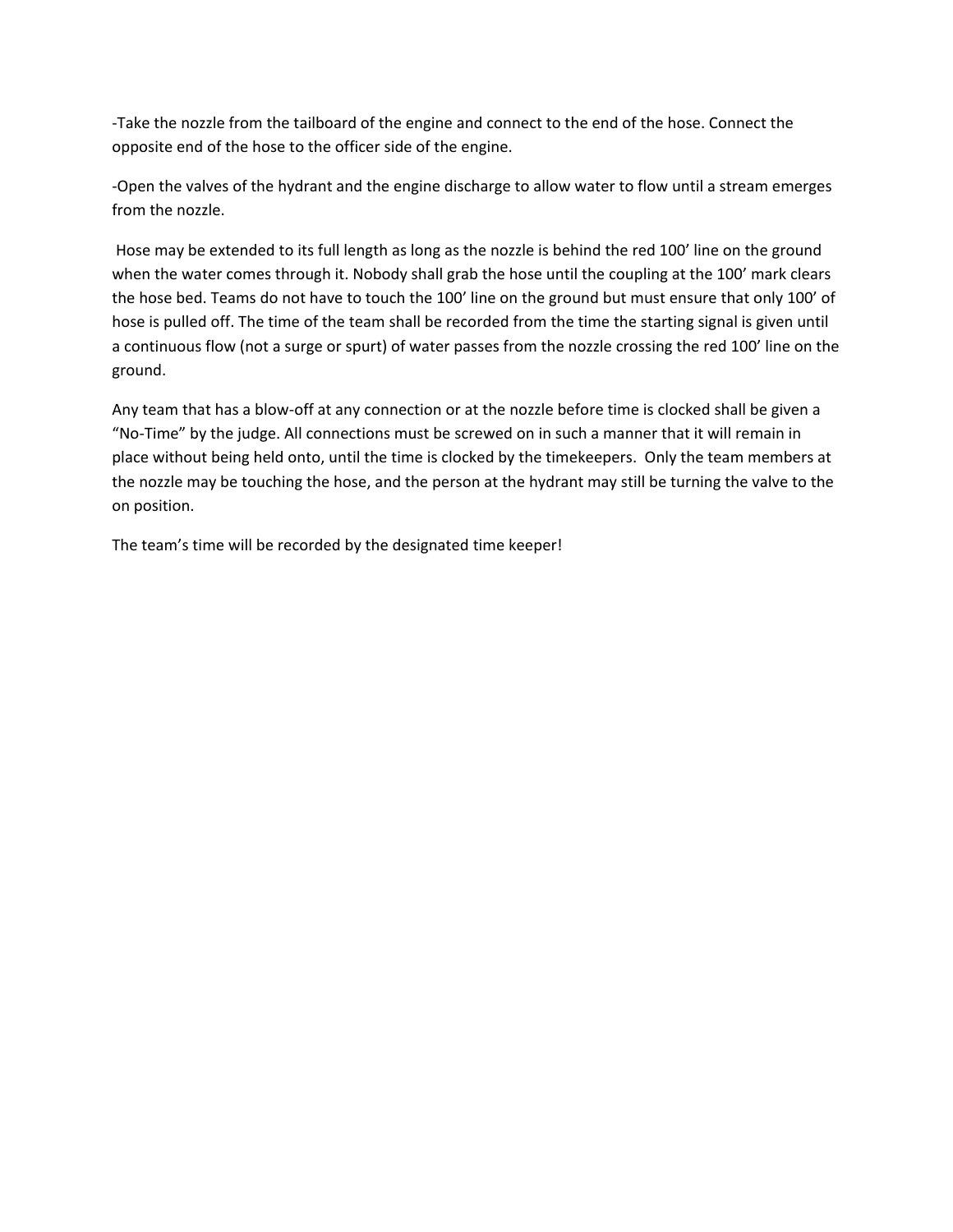# **Event #4 Bunker Gear Drill**

## **Objective**

The Firefighter will demonstrate the ability to "Don" a complete set of Bunker Gear.

### **Instructions**

Equipment needed: Turnout coat, Turnout pants, Hood, Gloves, Helmet and Firefighting Boots

The participant will be required to "PROPERLY DON" a complete set of bunker gear. The participant will start the event without shoes on their feet. The participant will have their bunker gear laid out on the ground in front of them. This is a timed event.

After the **Go** command is given the participant will begin to "Don" their gear.

The participant's time is completed when the participant claps their hands together. The participant cannot touch or adjust their gear after indicating they are finished. The participant will stay completely bunkered out until the judge has completed their inspection. After completing their inspection the judge will give the participant a "Pass" If no discrepancies are found or go over any discrepancies found. 10 seconds will be added to the participants completed time for each discrepancy found. Participants time will be recorded and consent to "doff" or remove their equipment will be given.